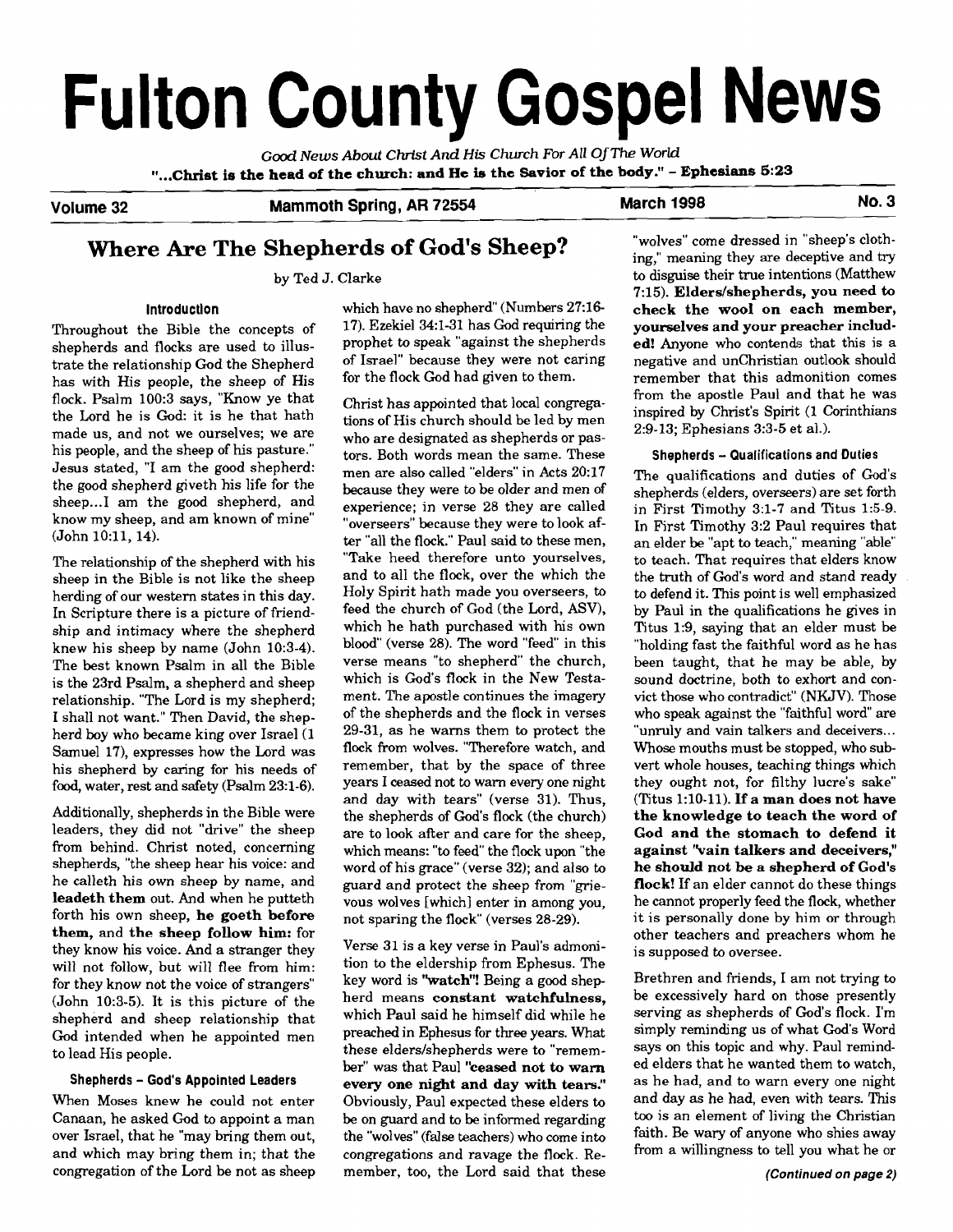#### **FULTON COUNTY GOSPEL NEWS USPS Publication** # **21 1780**

... is a Periodical publication issued monthly by the Church of Christ at Third and Bethel (P.O. Box 251), Mammoth Spring, AR 72554-025 1. POSTMASTER: Please mail all changes of address to the above address.

FCGN is mailed free of charge to any who care to receive it. We will be happy to add any names to the regular mailing list If you send in a name we must have a complete address, including number and street name, or R.R. or HCR number, plus **box** number, or a P.O. Box number and the NINE DIGIT ZIP CODE. This paper is supported by voluntary contributions for which we are grateful. Financial information will **be furnished** upon request. *Mail all* **address corrections or manuscripts to:** 

#### **FULTON COUNTY GOSPEL NEWS**  *P.* 0. *Box 251*

*Mammoth* **Spring,** *AR 72554* 

| 1.1 |                              |
|-----|------------------------------|
|     |                              |
|     |                              |
|     |                              |
|     | E-Mail  tedjc@mail.oci-i.com |

#### **(Continued from page 1)**

she believes about crucial doctrines of the Bible. Elders have the right to ask for a full accounting of what one believes in such areas, especially if one is going to be preaching to or teaching the flock over which the elders have the oversight.

#### **Where Are The Shepherds?**

Denominational religions are locked in the throes of fast moving change. The Lord's church has not escaped this problem. There is a legion of preachers who have been drinking deeply from the polluted cisterns of denominational teaching. Irresponsible shepherds have allowed these men to come in among the flocks of God's people and to overthrow the faith of some, "teaching for doctrines the commandments of men" (Matthew 15:9). Instead of stopping the mouths of these false teachers, as Paul demanded shepherds do, these socalled leaders give them an open opportunity to do untold damage to the flocks. These men often give pretense of being loving, kind and tolerant, but they do not truly love God and His Word (cf. John 1415, 21, 23; 1 John 5:3). Neither is one being kind to another if he leads one away from the truth of God's Word (John 8:31-32; 17:17). Such men will not be very tolerant toward those who expose them and their false teaching. Some of the most vicious words and hateful attitudes I have had directed

against me are from those against whom I have had to stand in order to defend God's Word.

Where are the responsible shepherds when some preachers are allowed to deny the essential nature of baptism in order to receive forgiveness of one's sins? Where are the true shepherds when men who are wolves in sheep's clothing are allowed to teach that one can become a Christian by merely saying the manmade "sinner's prayer"? Where are those who are supposed to "feed the church of God" with "the word of his grace" when preachers and elders allow adultery to go uncorrected among those unscripturally divorced and remarried? On and on we could go with like examples.

Many elders have simply given up their roles as shepherds of God's flock and given the preacher those responsibilities. Of course, such is sinful. God did not put preachers, as preachers, over His people. Elders can preach, but preachers are not automatically shepherds. Pastor is actually a word which means the same as shepherd, and that word is reserved for the same men who serve as elders and overseers. The denominational world is simply wrong when they identify their preachers **as** "pastors." Shepherds (pastors) in the New Testament are identical to the elders and overseers, as shown from Acts 20:17, 28. Overseers (Acts 20:28) are also called "bishops" in 1 Timothy 3 and Titus 1. This is the same Greek word translated by two different English words. But 'bishops" (overseers) are also "elders" (cf. Titus 1:5-7). Thus, those to be in charge in each congregation are not evangelists, preachers and ministers (the word group referring to those who preach), but elders, overseers, and shepherds/pastors (the word group referring to those whom God desires to lead His local churches).

### **Judgment Against Irresponsible Shepherds**

Ezekiel 34 tells us of the type of judgment God will bring upon derelict elders, who have not fed, led, and protected God's flock (verses 1-5). "[Tlherefore, 0 shepherds, hear the word of the Lord! Thus says the Lord God: Behold, I am against the shepherds, and I will require My flock at their hand" (verses 9-10, NKJV). Shepherd elders will be judged by the Chief Shepherd, Jesus Christ. Peter, who was an apostle, was also an elder in the Lord's church. He encouraged his fellow **elders to: 'Shepherd** the flock of God which is among you, serving **as overseers,** not by constraint but willingly, not for dishonest gain but eagerly, nor as being lords over those entrusted to you, but being examples to the flock; and when the Chief Shepherd appears, you will receive the crown of glory that does not fade away" (1 Peter 51-4, NKJV).

Elders (shepherds), are you feeding, leading, and protecting **"those entrusted to you'?** Will you receive the "crown of glory" or the "Woe" of judgment God pronounces against irresponsible shepherds (Jeremiah 23:l-2; Ezekiel 34:l-lo)? **As** shepherds of God's flock you must stand between the flock and the "wolves in sheep's clothing" who seek to destroy them through their "vain talk and deceit." Paul said, "[Their] mouths must be stopped," before they overthrow the faith of God's people.

#### **What Can You Do?**

What if you are a member of a congregation where the shepherds (elders) do not lead in God's pathways, nor see that the flock is fed God's Word, nor protect the sheep from the dangers of false teaching and practices? **First,** in Christian love go to your elders and express your concerns. They need to know that you will support them in every way, as long as they are doing what God requires (cf. Titus 1:9-11). **Second,** ask your preacher to speak on the qualifications and responsibilities of local shepherds (1 Timothy 3; Titus 1). Third, pray about these matters that **God**  may grant you the wisdom to proceed according to His will (James 1:5-6).

What if these efforts fail? Are there other options? You can repeat what we listed above, taking others with you who share your concerns, but remember not to go to your elders with a lynch mob mentality. Seek to get them to act because of what God's Word says, not because they fear you! I know that there is a reluctance on the part of many Christians to confront people or situations which need correcting. We like things to be at peace. However, James 3:17 says that "the wisdom that is from above is **first pure, then peacea**ble, gentle..." There really is no peace when God's shepherds **are** not tending the flock as He requires. Also, remember that the Lord stated that faithfulness to Him would sometimes divide family and friends who wanted to walk their own ways instead of following Him (Matthew 10:34- 39). Second Peter 2 and the epistle of Jude remind us, "But there were [in the Old Testament] false prophets among them, even **as** there shall be false teachers among you..."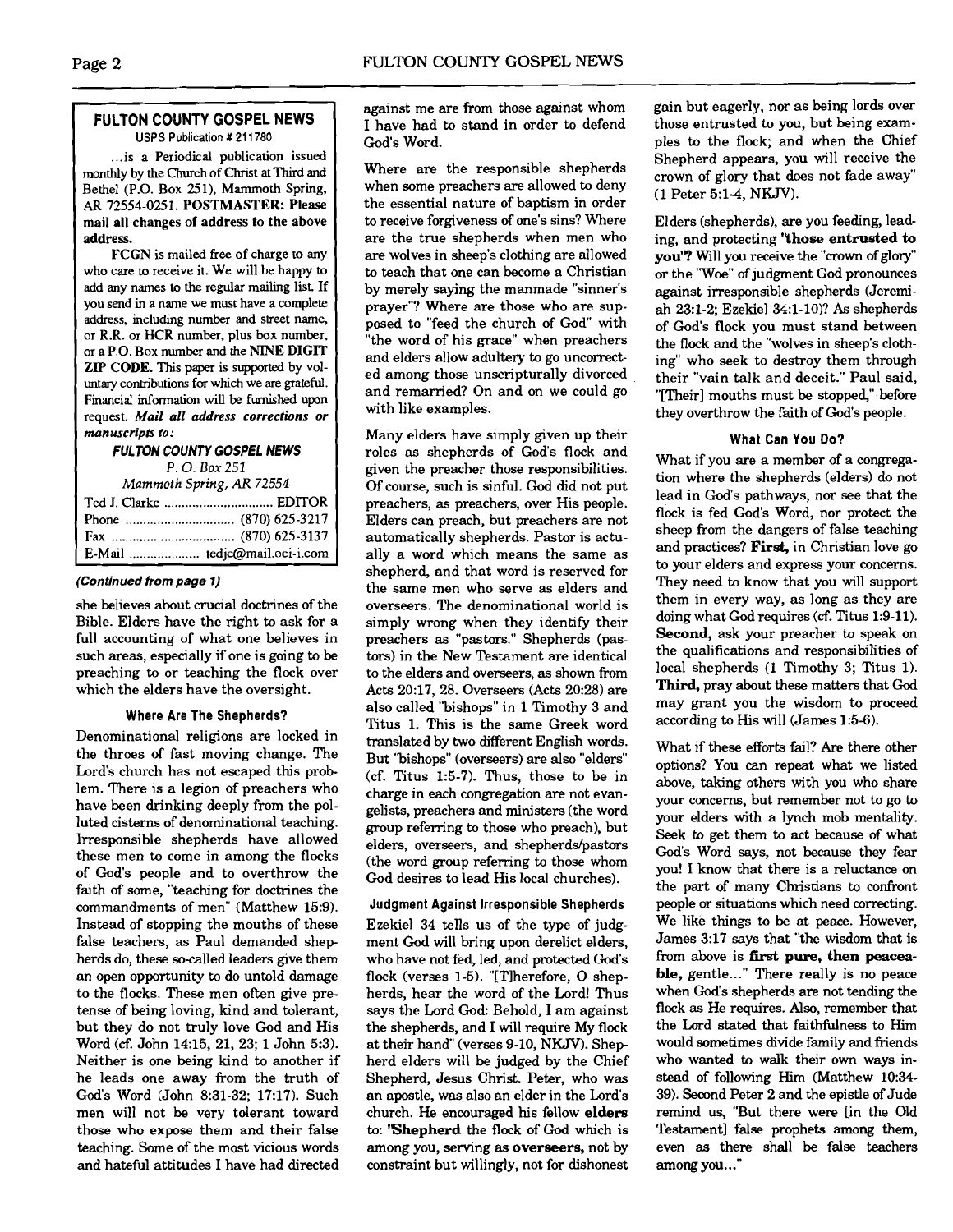If something is not done soon, on a wide scale, **much** of the Lord's church will soon be nothing more than **another denomination. Preachers must preach all the truth,** "the **whole** counsel of God" (Acts 20:27) and deal with the problems of our day, including the failure of shepherds to be protectors of the flock (Acts 20:17-32). **Elders must demand that preachers preach all the truth and fire them if they do not, while disciplining any other false teachers in the congregation!** Informed, caring elders can save a greater portion of the church that now seems headed for apostasy! **Members** in **local congregations**  must demand accountability from **the preachers and elders to do what God requires of them!** In congregations where there are no elders (shepherds), the leading, knowledgeable men of the church must step forward to see that the mouths of false teachers are stopped.

What can one do when every avenue of trying to correct apostasy in a congregation is exhausted? First, I do not believe that one should even think about leaving a local church until all attempts of the measures stated above have failed. Persistent, loving, informative efforts can change things. Second, there is a danger that you will become so used to each degree of drift from the truth that newer steps away from God's truth no longer bother you, like the proverbial cooking of a frog in a pot one degree at a time. I have seen this happen in some who have stayed in a local church, hoping to restore it, long after the elders and preacher have quit listening to pleas to get back into the "old paths" (Jeremiah 6:16). When one is no longer being taught the whole truth; when your children are not being taught the whole truth in their Bible classes; when the money you contribute is being used to fund unauthorized and sinful practices; when things have changed so much that you do not believe you can worship God properly; when your presence and influence are being used to further the apostasy and exalt manmade commandments and doctrines, you need to **try** to find a congregation that is being true to the gospel of Jesus Christ, where you can worship and work in harmony with His word (John 8:31-32; 2 Timothy 3:16-17; Jude 3).

Anxiously, we ask again, **'Where are the shepherds of God's sheep?'** Hopefully, we will begin to hear each one say, "Here am I," and begin to see each one earnestly and lovingly take seriously his role to feed pure doctrine to the flock, while he protects each sheep in the flock from the many ravenous wolves who will not spare any. To use a phrase that Paul used, brethren, **"it is high time to awake out of sleep!'** Shepherds of God's flock, wake up! Feed! Lead! Watch! Protect! Your work is difficult, but the reward is a "crown **of**  glory" which never fades (1 Peter 5:4).

## **'THE INGREDIENTS OF A 15 MINUTE SERMON**

### **by** Dennis Gulledge

Did you hear about the Baptist preacher, recently, who decided to cut his religious services down to 22 minutes and issued it as a challenge to see if people would be bold enough to "receive their religion in small doses"? He wanted to do for his preaching what McDonald's has done for food - make it fast! What this preacher proposes is nothing new, and he certainly is right up there with some of our brethren in his fascination for brevity.

The length of a sermon is purely a subjective matter. There is no right and wrong as to the time involved. The personal preferences of people get involved and everybody has their opinion about it. As far as opinions go, one is about as good as another.

It isn't as though I haven't given some thought to learning the art of the 15 minute sermon. I have given serious consideration to the ingredients of such, and here are my conclusions:

1. Leave out a lot of Scripture. Keep to a minimum the quoting, reading, and preaching of the Word.

2. Dispense with heartfelt appeals for lost souls.

3. Don't study.

4. Eliminate applications from Bible passages that might fit our time and situations in life. It might take a few minutes.

5. Quit calling them sermons and call them "nice little talks," or better yet, "sermonettes."

6. Forget boldness in the pulpit  $-$  you might be prompted to linger.

7. Never condemn sin! There is too much of that to have to deal with. For the sake of brevity you may just have to ignore it.

8. Minimize any concern for the disobedient and wayward persons in your audience. You might spend too many tears privately and too many words publicly in trying to reach them. And besides, people will be too busy studying their watches to hear what is said anyway.

9. Leave out any treatment of issues troubling the church. You might be perceived **as** being "negative," and you might get bogged down in warning people.

10. Just have something to say instead of something you have to say. Try to squelch any feelings of earnestness about your task. Just get the job done quickly!

This is what I would have to recommend to my preaching brethren if they are to learn the art of the 15 minute sermon. However, it appears that many of them caught on years ago, when you consider some of the ingredients above. All in all, it appears that more is left out of the sermon than is put in.

> 10822 Mabelvale West Road Mabelvale, **AR** 72103

# **WHAT ABOUT INDOCTRINATION?**

#### **by** Burl Curtis

Some see indoctrination as only "bad and to be avoided. It is a combination of "in" and "doctrine," to get doctrine in a person, to instruct, to teach. It is to instruct in, or imbue **(soak)** with doctrines, theories, or beliefs, as of a sect.

Some people have been so "soaked" with false doctrine they find it very difficult to seriously consider anything different. When they hear a different teaching their hearts immediately want to reject it. Their prejudices dominate and feelings and memories of childhood are so strong they become very uncomfortable. Triggered deep within their soul is the realization if I accept what I read in the Bible, I will have to admit I have been wrong and my father and mother may be lost. They choose to misunderstand or count the true doctrine as tribulation or persecution. Jesus describes such "indoctrinated" people as "wayside" or "stony" ground. "When any one heareth the word of the kingdom, and understandeth it not, then cometh the wicked one, and catcheth away that which was sown in his heart. This is he which receiveth seed by the way side. But he that received the seed into stony places, the same is he that heareth the word, and anon with joy receiveth it; Yet hath he not root in himself, but dureth [endures] for a while: for when tribulation or persecution ariseth because